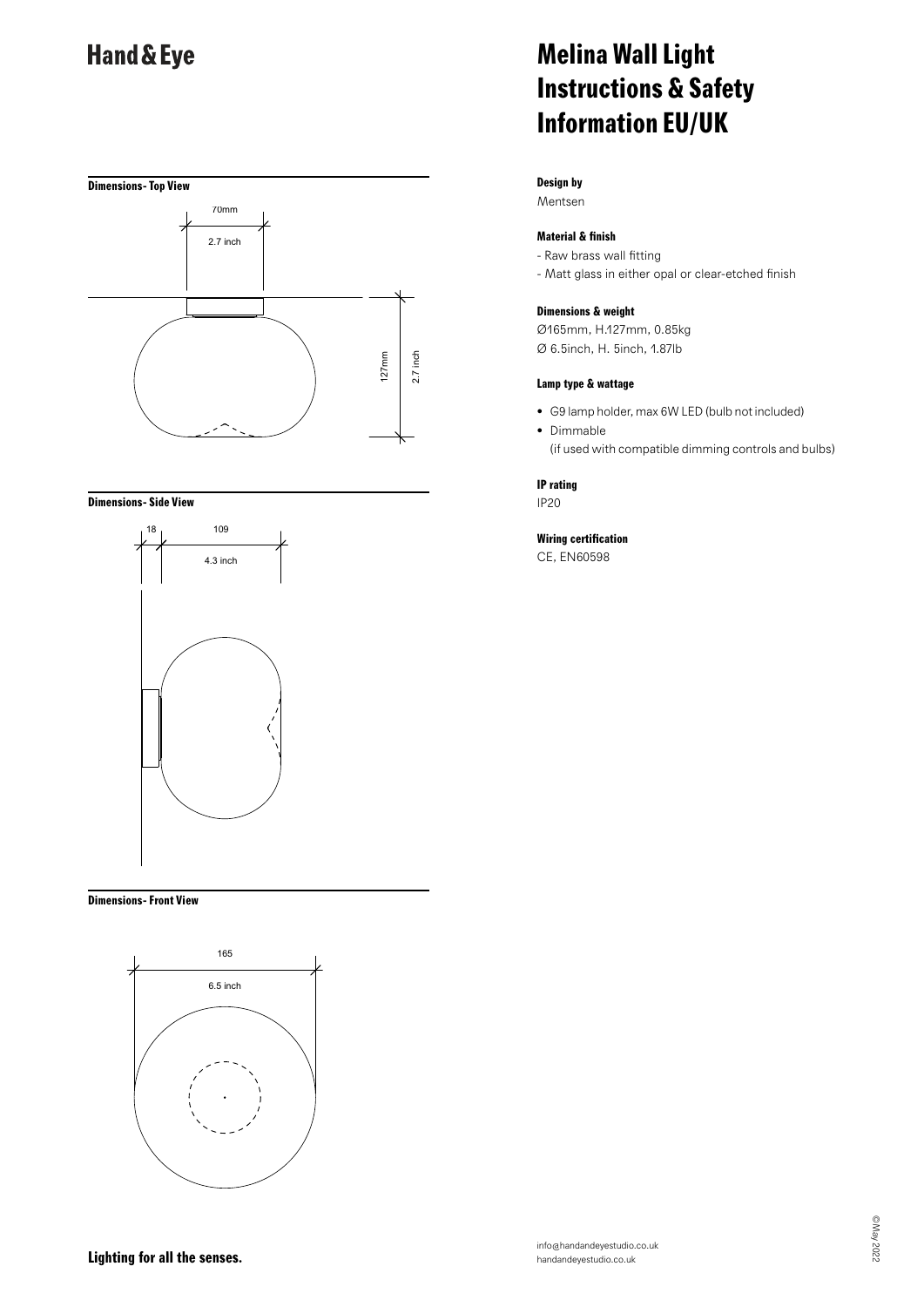# **Melina Wall Light Safety Information EU/UK**

- Please read these instructions IN FULL and carefully BEFORE commencing assembly and installation.
- We recommend the use of a professional trades person with suitable qualifications for the installation of electrical lights.
- Install the light in conformity with all relevant local building codes and regulations.
- Make sure mains power is off during installation.
- Make sure that the light is securely mounted to the ceiling or wall and that there is a suitable substrate for this.
- Ensure you are working from a safe platform or ladder if working at height.
- Do NOT use a lightbulb of more than 6W.
- Take care with the glass shade as this can break if it is hit hard enough.
- If at any point your lightbulb breaks then, as with any light, do not touch the filament/LED part unless the power is turned off
- Always turn off the power before changing a lightbulb.
- Used electrical equipment (WEEE) should not be mixed with general household waste. Please recycle. Our products can be dismantled prior to disposal.

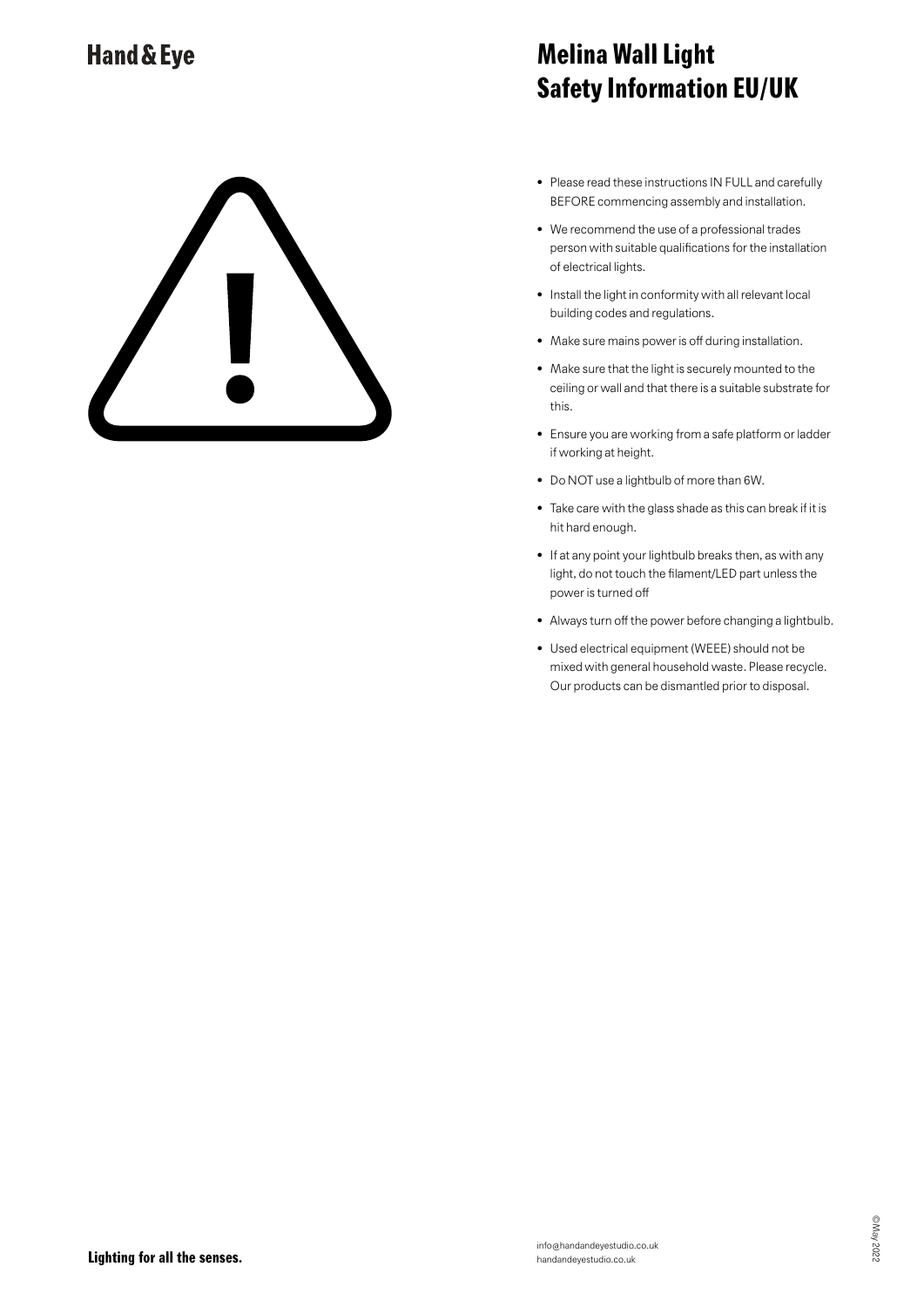#### **Diagram 1**

Exploded view of the Melina Wall Light



- 4. Earth termination cable connection
- 5. Brass wall mount
- 6. G9 lamp holder
- 7. Screws for wall connection x2
- 8. G9 LED lightbulb (not supplied)
- 
- 9. Glass shade and pre attached threaded metal attachment

#### **Diagram 2**

Electrical connections and attaching to the wall



# **Melina Wall Light Instructions EU/UK 1/2**

#### **Attaching & connecting the Mela light**

#### **Steps**

#### **1 Prepare the ceiling / wall**

Make sure the ceiling or wall location has been suitably prepared allowing for a secure fixing substrate that can take the weight of the light. We recommend the light is fixed to a timber / timber pattress behind the wall.

#### **2 Connect to mains electrics**

Connect the pre -installed electrical cables to the mains supply using the Wago connectors and ensuring the correct polarity (see diagram 3).

Connections and excess cables can be housed in the brass wall mount.

#### **Note!**

- Always use a professional electrician
- Ensure the mains electrics are OFF prior to making the electrical connections
- If cables are cut on-site, remember to leave earth cable longer than the live/neutral cables to ensure earth continuity.

#### **3 Secure the brass wall mount**

Now that the connection has been made the brass wall mount can be secured to the ceiling or wall. The provided wall screws are supplied as an example, ensure suitable screws / fixing method are used depending on your wall substrate!

The wall mount should be flush to the wall and no movement should occur.

#### **Note!**

• A foam gasket is pre installed to the back of the brass mount to ensure the IP rating. This can only be removed if installed in IP20 locations.